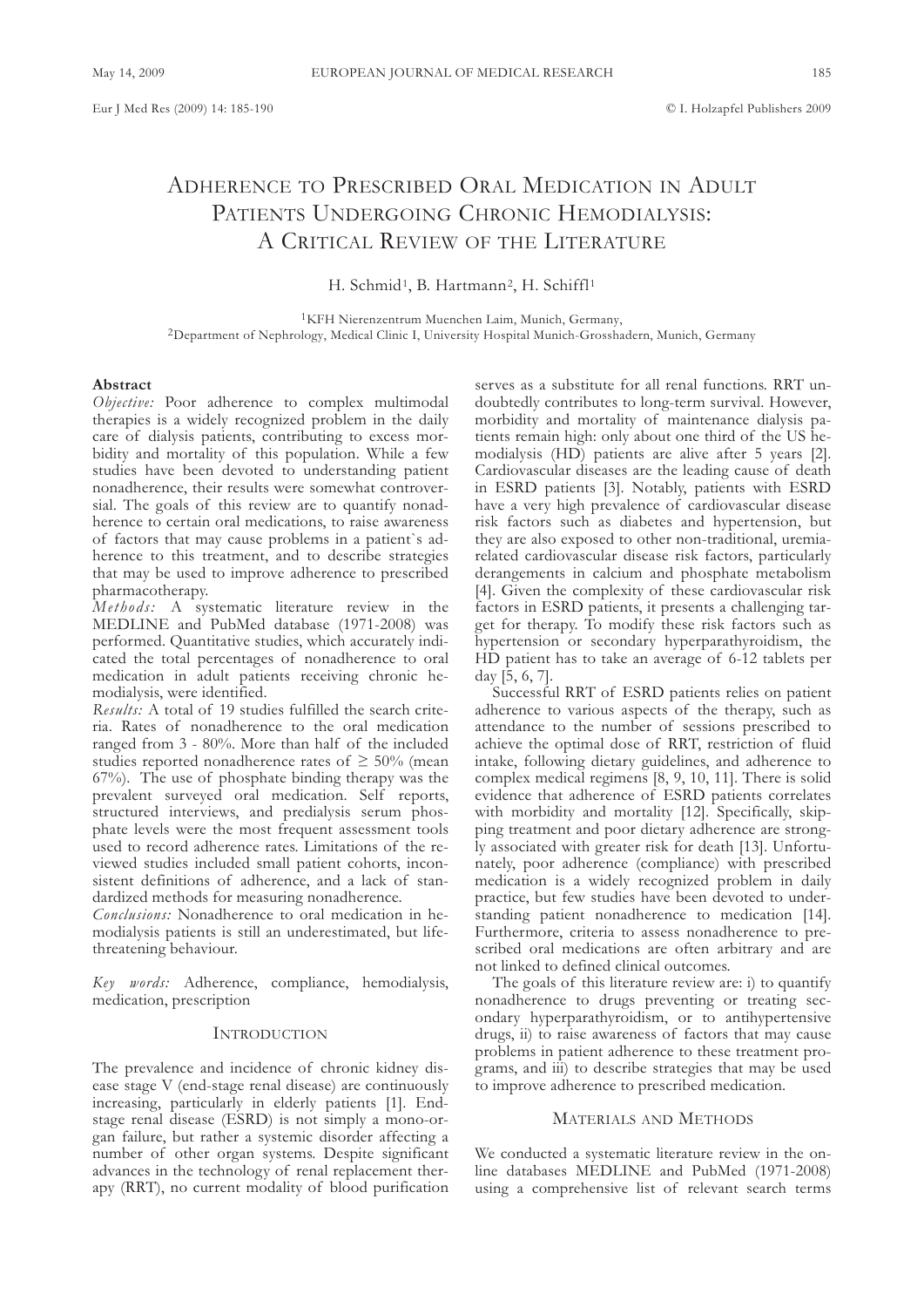(adherence/nonadherence, compliance/noncompliance, medication/drug, dialysis/hemodialysis, renal replacement therapy, end-stage renal disease/chronic renal failure) to identify studies on oral medication adherence among adult HD patients. We limited our review to those articles that accurately indicated total percentages or rates of nonadherence to oral medication in the HD population. The systematic literature research identified a total of 387 published articles that contained a combination of the search terms in the abstract. The vast majority (368) of these articles were qualitative studies, review articles, or case reports. Articles focusing on pediatric adherence (patients under 18 years of age) were excluded.

#### **RESULTS**

Only 19 studies reported total rates of nonadherence to oral medication among adult HD patients. Key information is summarized in Table 1.

The selected articles showed a wide variation with regard to the sample size, varying from a minimum of 19 patients [15] to a maximum of 6251 patients [16]. Seven out of 19 studies (37%) included a total number of less than 50 patients.

Phosphate binders (PB, 18/19 studies), antihypertensive drugs (AHT,  $11/19$  studies), or oral calcium supplementation including the vitamin D analog calcitriol (CAS, 8/19 studies) were the prevalent surveyed oral medications.

Self reports or structured interviews (patient self reports, PSR, 16/19 studies, 84%) were the most frequently used tools to assess adherence rates. Predialysis serum phosphate (9/19 studies, 47%) was commonly used as an adherence indicator for patients taking the oral prescribed phosphate binding medication. Limit values for predialytic phosphate levels showed a broad amplitude from  $>4.5$  mg/dl [15] to  $>7.5$  mg/dl [16]. Only two studies by Curtin and coworkers [17, 6] used medication event monitoring devices (MEMS) to monitor patient´s adherence.

Quantitative rates of nonadherence to oral medication substantially varied in the reviewed studies, and estimates of the percentage of nonadherent participants ranged from 3 - 80%. More than half of the included studies (11/19, 58%) reported nonadherence rates of ≥ 50% (mean 67%).

A history of long-term HD [18], older age (>65 years) [17], higher educational level [19], lower medication costs [20, 21], as well as little concerns about potential adverse effects were identified as markers for adherence. Among psychosocial variables an internal locus of control orientation (defined as a high expectation that one`s actions have a causal relationship with the produced consequences) [15] and perceived barriers were most significantly associated with good adherence [22].

## **DISCUSSION**

To determine the frequency and prevalence of nonadherence in patients with ESRD undergoing HD, a clear-cut and consistent definition of these terms is essentially needed.

Owing to the inconsistencies in uniform definitions, widely divergent results have been obtained in different studies, so that as many as 80% of HD patients may be considered noncompliant with oral medication [23, 24, 8, 18]. The data of the selected 19 studies revealed that the calculated median is closer to 50% [25].

Standardized adherence parameters that can be easily measured and verified would be desirable to achieve reproducible and accurate rates of nonadherence. Nonadherence rates to oral medication are most frequently assessed by predialytic serum phosphate levels. However, serum phosphate level is not only influenced by the phosphate binder therapy itself, but also by diet restrictions, dialysis attendance and residual renal function, revealing the lack of specificity particularly in regard to comorbid illness and the patient`s nutritional status. This could be a possible explanation for the weak correlations between adherence rates estimated by self reports and phosphate measurements.

To date, there is little consensus among researchers about standardized methods for measuring nonadherence. Assessment tools for evaluation of adherence in the HD population include direct and indirect monitoring methods (summarized in Table 2).

Microelectronic monitoring devices (MEMS) [26] are recently introduced microchips incorporated into drug container caps and offer a reliable and objective source of adherence data [27, 28]. MEMS are expensive, but monitoring 1 or 2 medications, chosen as "sentinel" drugs, is usually sufficient to determine adherence [26, 29]. Marked differences in rates of nonadherence as measured by the MEMS versus self reports were observed: MEMS recorded 52% of the HD patients as repeatedly nonadherent for antihypertensive medication and 70% as repeatedly noncompliant for phosphate binder medication, whereas evaluation of self reports only identified 12% and 8%, respectively [17, 6].

Factors associated with nonadherence in HD patients, mainly based on expert opinion, are similar to those for other chronic conditions and can be subdivided into demographic, clinical and psychosocial predictors (summarized in Table 3) [30].

Among the most frequently assessed demographic predictors of oral medication adherence, age seems to be a strong predictor of nonadherence in patients with ESRD undergoing HD in most, albeit not all studies. Some articles reported that older age, particularly > 65 years, was associated with higher levels of adherence [31, 32, 24, 33, 23, 34]. This is in contrast to recent observations, reporting an emerging cognitive impairment and dementia in the aging dialysis population [35, 36].

The complexity of the prescribed medication regimen is another crucial predictor of nonadherence, as prescribed number of doses seems to be inversely related to adherence [26]. Unfortunately, once-daily dosing as latterly introduced in the therapy for HIV-infected patients as well as for transplant recipients is unrealistic for the multimorbid adult HD patient [37, 38].

In addition to treatment complexity and high pill burden, also the size and taste of phosphate binding tablets may impact adherence to prescribed oral med-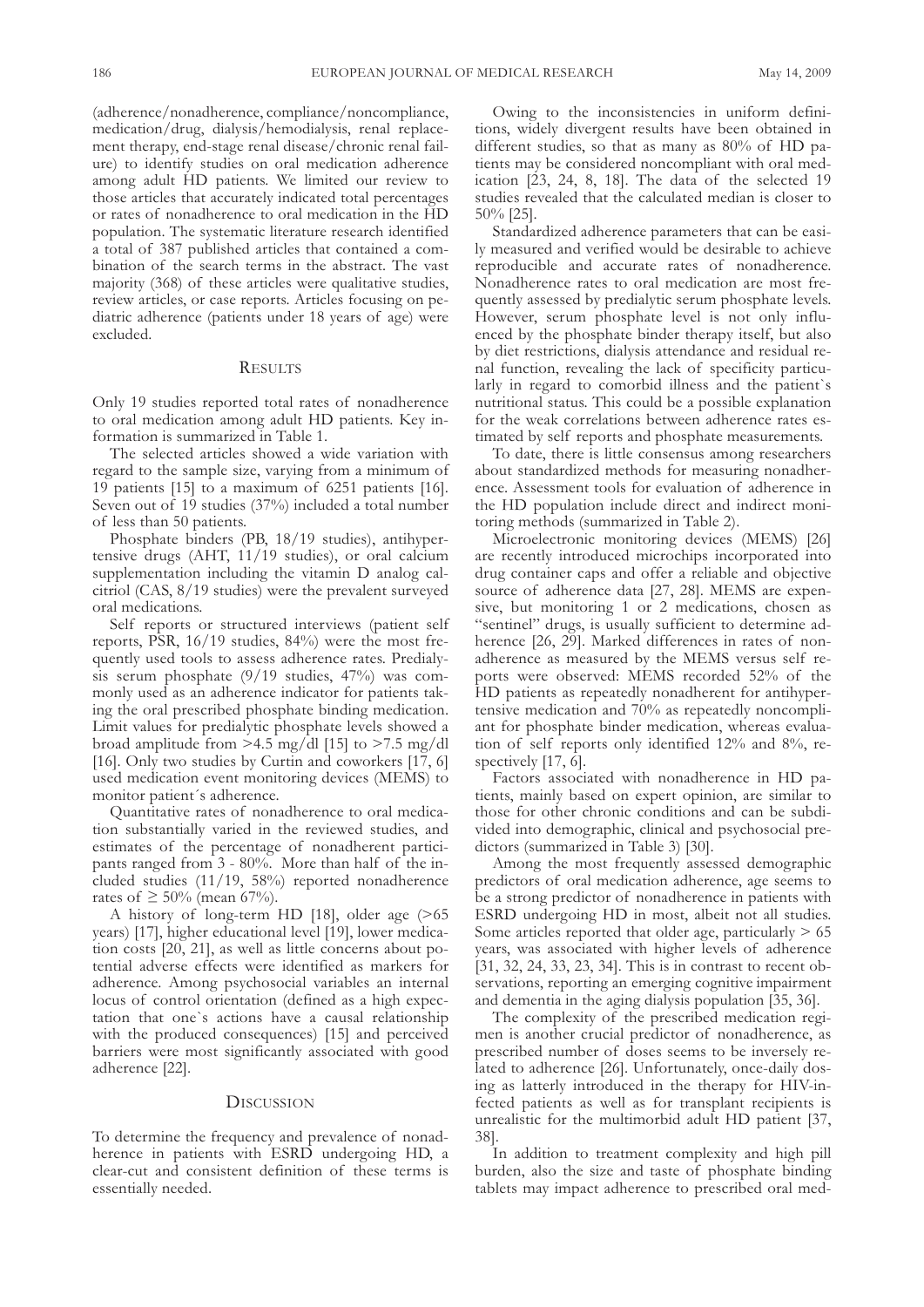| Study, year                        | Included<br>patients | Medication<br>type    | $%$ Non-<br>adherent | Nonadherence<br>definition<br>/assessment                     | Results                                                                                                                                                          |
|------------------------------------|----------------------|-----------------------|----------------------|---------------------------------------------------------------|------------------------------------------------------------------------------------------------------------------------------------------------------------------|
| Wenerowicz,<br>1978 [15]           | 19                   | PB                    | 60                   | $P > 4.5$ mg/dl<br>PSR (questionnaire)                        | Patients with internal locus of control <sup>1</sup><br>orientation showed higher compliance<br>than with external locus                                         |
| Cummings,                          | 116                  | PВ                    | 70                   | $P > 5.5$ mg/dl                                               | Situational factors and psychosocial                                                                                                                             |
| 1982 [51]<br>Betts, 1988<br>$[52]$ | 46                   | PВ                    | 74                   | PSR (interview)<br>$P > 5$ mg/dl<br>PSR (questionnaire)       | variables major contributors to adherence<br>Length of time on HD, age, educational<br>level and response to illness not signifi-<br>cantly related to adherence |
| Weed-Collins, 30<br>1989 [22]      |                      | PВ                    | 64                   | $P > 5.5$ mg/dl<br>PSR (questionnaire)                        | Perceived barriers ("forgetting" and "be-<br>ing away from home") most significant<br>predictors of compliance, women signifi-<br>cantly more compliant          |
| Blanchard,<br>1990 (53)            | 40                   | PB, CAS, Vits 28      |                      | <b>PSR</b><br>(questionnaire)                                 | Majority of HD patients knew dosing<br>schedules but knowledge about drug<br>treatment was grossly deficient                                                     |
| Bame, 1993<br>$[23]$               | 1230                 | PB, AHT,<br>CAS       | 50                   | $P > 6.0$ mg/dl                                               | Prevalence of noncompliance consistent<br>with previous studies; older age and high-<br>er income associated with compliance                                     |
| Kaplan, 1994<br>$\left[7\right]$   | 30                   | PB, AHT               | 67                   | PSR (questionnaire)<br>Reporting missing a<br>dose            | Drug selection and medication compli-<br>ance contained greatest number of poten-<br>tial problems                                                               |
| Cleary, 1995<br>$[18]$             | 51                   | AHT, PB,<br>CAS, Vits | 61                   | $P > 4.5$ mg/dl<br>(interview)                                | Patients with long-term HD more com-<br>pliant with AHT and CAS than with PB                                                                                     |
| Lin, 1997 [54]                     | 86                   | PB, CAS               | $24 - 61$            | $P > 4.59$ mg/dl,<br>PSR, nurses<br>assessment                | Multidimensional Health Locus of Con-<br>trol (MHLC) scale had only slight influ-<br>ence on measures of compliance                                              |
| Curtin, 1997<br>$[17]$             | 135                  | AHT, PB               | $42 - 80$            | MEMS                                                          | Patients $\leq 65$ yrs made more dosing<br>errors with AHT and missed taking PB<br>on more days than patients $> 65$ yrs                                         |
| Leggat, 1998<br>[16]               | 6251                 | PB                    | 22                   | $P > 7.5$ mg/dl                                               | Younger patients and smokers with high-<br>er rates of noncompliance; blacks signifi-<br>cantly less noncompliant than whites                                    |
| Curtin, 1999<br>[6]                | 135                  | AHT, PB               | 73                   | PSR, pill count,<br><b>MEMS</b>                               | African-Americans with higher rates of<br>noncompliance                                                                                                          |
| Caraballo<br>Nazario, 2001<br>(19) | 53                   | AHT, PB, CAS 75       |                      | PSR, Reporting<br>missing a dose<br>(structured interview)    | Significant association between compli-<br>ance and educational level                                                                                            |
| Horne, 2001<br>$[55]$              | 47                   | AHT, PB, CAS 57       |                      | PSR,<br>Reporting missing a<br>dose (self report)             | Nonadherence correlated with concerns<br>about potential adverse effects of medica-<br>tion                                                                      |
| Tomasello,<br>$2004$ [56]          | 129                  | PB                    | 38-51                | PSR (taking $\leq 80\%$<br>of medication), P<br>$>5.5$ mg/dl  | Compliance did not account for the large<br>difference in prescribed pill burden                                                                                 |
| Rahman,<br>2004 [57]               | 205                  | AHT                   | 23                   | PSR, Reporting<br>missing a dose                              | Good adherence to AHT therapy                                                                                                                                    |
| Holley, 2006<br>$[20]$             | 39                   | AHT, PB               | 21                   | PSR,<br>Reporting missing a<br>dose (structured<br>interview) | Inadequate prescription coverage, lack of<br>transportation, and medication cost con-<br>tribute to noncompliance                                                |
| Lindberg,<br>2007 [58]             | 144                  | AHT, PB,<br>CAS, Vits | 80                   | Discrepancy<br>between self-report<br>and medication list     | Deviation between consumption and pre-<br>scription in chronic HD patients                                                                                       |
| Hirth, 2008<br>$[21]$              | 5478                 | AHT, PB,<br>CAS       | $3 * 29 **$          | Reporting costre-<br>lated nonadherence<br>(questionnaire)    | Cost-related nonadherence varies across<br>countries, substantial international varia-<br>tion                                                                   |

*Table 1.* Studies in a chronological order focusing on adherence to prescribed oral medication in adult HD patients.

*Abbreviations:* PB Phosphate binder, AHT Antihypertensives, CAS Ca supplements including calcitriol, Vits Vitamins, MEMS medication event monitoring system, \* Japan, \*\* USA; 1defined as a high expectation that one`s actions have a causal relationship with the produced consequences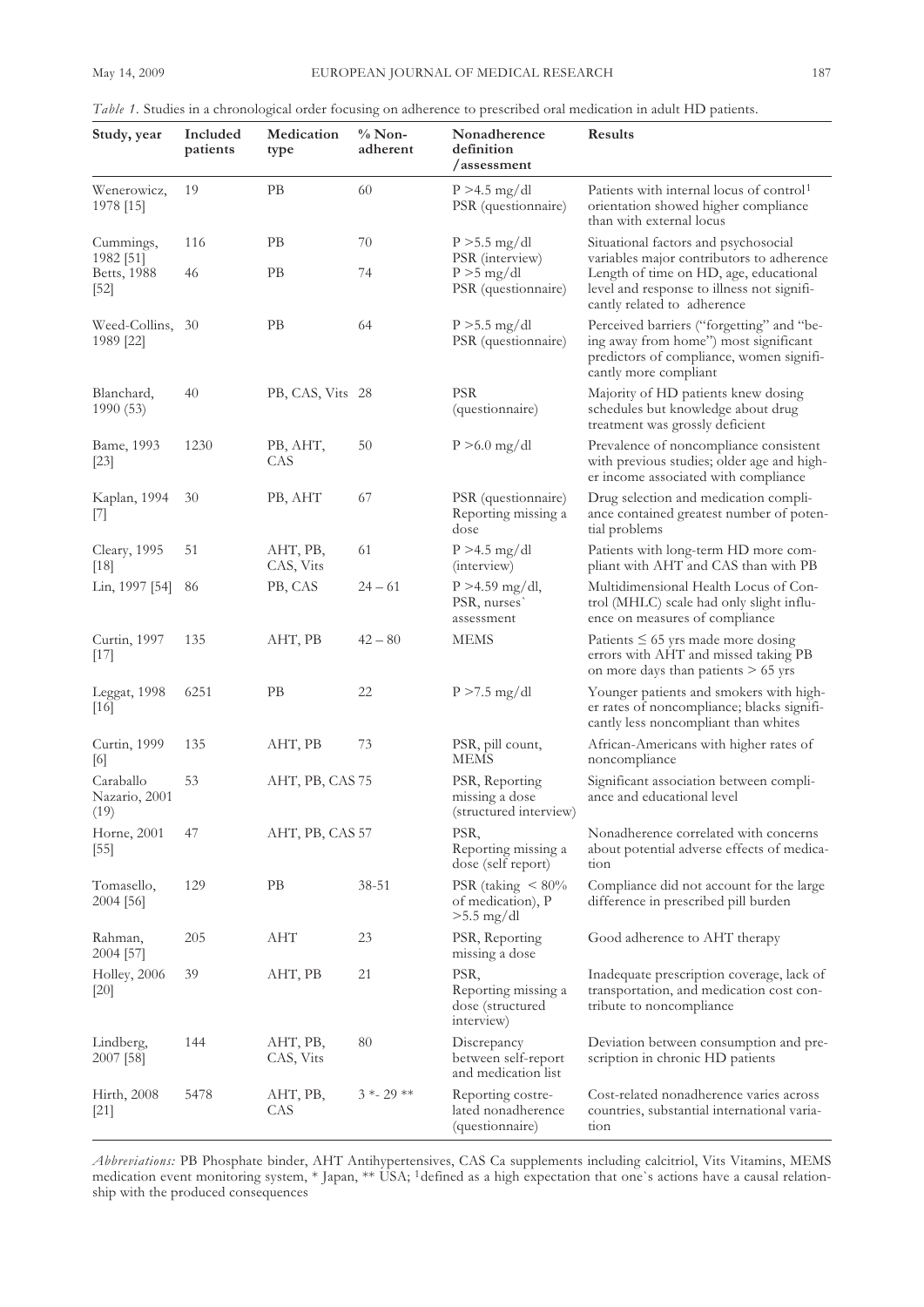| Direct monitoring methods                          | Indirect monitoring methods                                 |
|----------------------------------------------------|-------------------------------------------------------------|
| assays of drug concentrations in biological fluids | patient self-reports (structured interviews, questionnaire) |
| use of markers incorporated into pills             | compliance ratings by nurses                                |
| direct observation of pill taking                  | prescription refills                                        |
|                                                    | pill counts                                                 |
|                                                    | microelectronic monitoring devices (MEMS)                   |

*Table 2.* Standard assessment tools for evaluation of adherence in the HD population.

*Table 3.* Factors associated with nonadherence in HD patients.

| Demographic factors         | age<br>sex / gender<br>educational level<br>marital status / living arrangements<br>race $/$ ethnicity<br>income / employment status<br>cost / payment / insurance / socioeconomic situation<br>smoking / drinking / drug abuse<br>religion / religiosity            |
|-----------------------------|----------------------------------------------------------------------------------------------------------------------------------------------------------------------------------------------------------------------------------------------------------------------|
| <b>Clinical factors</b>     | length of time on hemodialysis<br>chronicity / chronic conditions<br>diabetic status<br>former transplant history<br>treatment regimen complexity / high tablet burden<br>tablet size and taste<br>treatment side effects                                            |
| <b>Psychosocial factors</b> | health beliefs / knowledge / motivation<br>self-esteem<br>cognitive behaviour / function<br>health locus of control <sup>1</sup><br>social support and family dynamics<br>psychiatric illness anxiety / depression<br>coping style<br>patient-physician relationship |

1defined as a high expectation that one`s actions have a causal relationship with the produced consequences. *Note:* These factors are mainly based on expert opinion.

*Table 4.* Strategies to improve HD patient`s adherence to oral medication.

Improvement of interaction with the attending physicians and the nursing staff

Maintenance of contact with the patient and the patient`s family (empathy on adherence, trust)

Continuous education of the patient about the disease and its treatment

Establishment of the goals of therapy

Improvement of patient motivation

Awareness of medication-taking behaviour

Reduced complexity of treatment regimens (once-a-day formulations)

Early diagnosis of cognitive impairment

*Note:* While interventional studies are lacking in the HD population, the proposed strategies are predominantly based on expert opinion.

ication [39]. Novel compounds prescribed for phosphate binding in ESRD patients could circumvent high pill burden in the future. If the calcium- and aluminium-free lanthanum carbonate could provide effective phosphate control with a lower tablet burden has to be elucidated [40].

HD patients are commonly affected by secondary hyperparathyroidism (SHPT), in which 3 well-known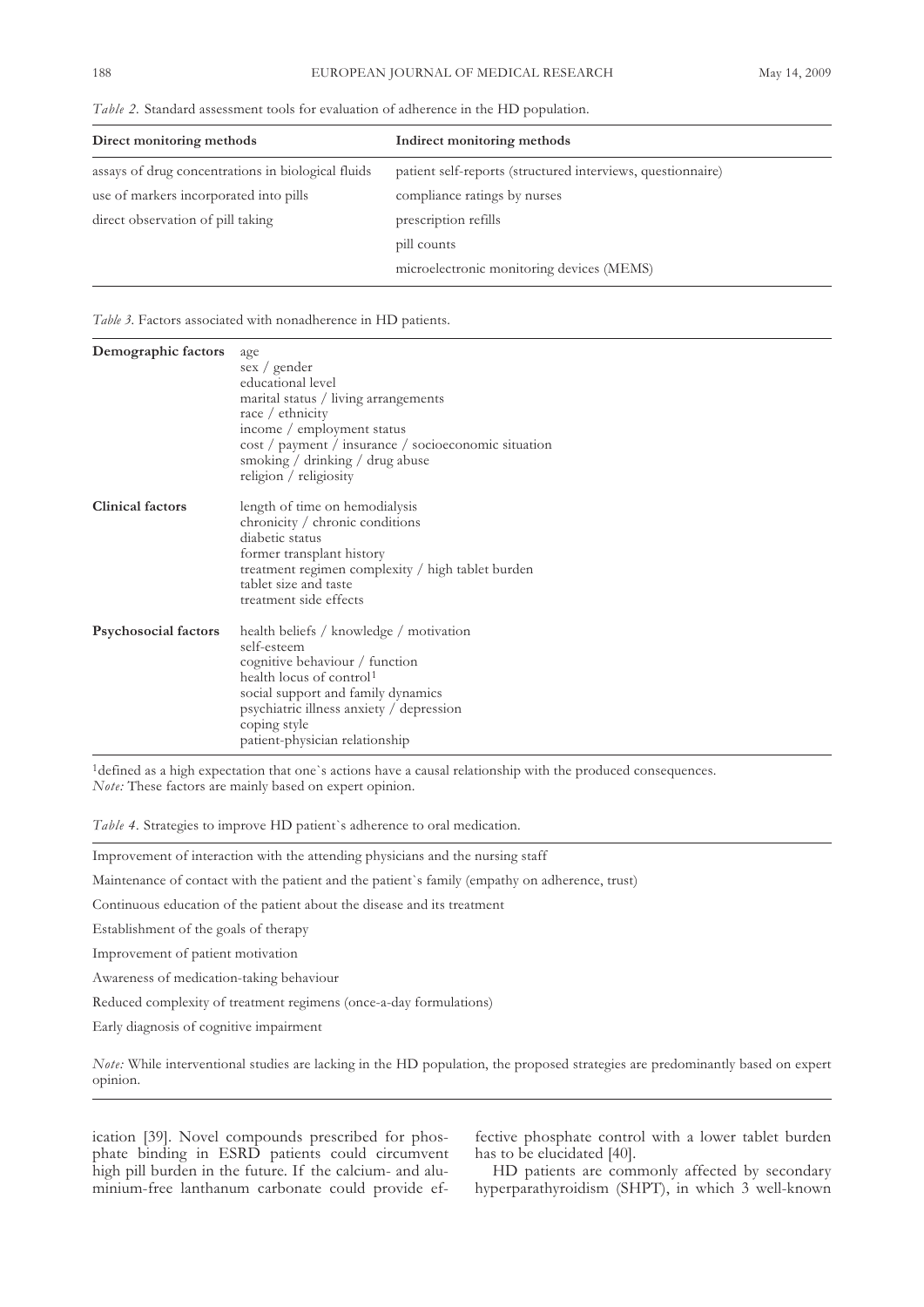factors are usually involved: hypocalcemia, hyperphosphatemia, and calcitriol deficiency. Anecdotal reports showed that HD patients who receive any injectable vitamin D formulation have a survival advantage over comparable patients who receive no injectable vitamin D [41]. The intravenous administration of vitamin D or vitamin D analogs should further improve adherence in therapy for SHPT in HD patients. Several new vitamin D analogs, e.g. paricalcitol (19-nor-1,25(OH) 2D2), have been developed and investigated with the rationale to treat SHPT with a reduced risk of hypercalcemia and hyperphosphatemia [42].

Psychosocial variables, such as the extent of depression [43] and social support or family dynamics [44], are frequently related to outcome in ESRD patients treated with HD [45]. Particularly in regard to prescribed oral medication, an internal locus of control orientation [15] and perceived barriers (especially forgetting and being away from home) were significant predictors of compliance [22].

Patient motivation, empathy and trust are essential key factors to optimize patient adherence. As stated in "The Seventh Report of the Joint National Committee on Prevention, Detection, Evaluation, and Treatment of High Blood Pressure" [46], the "*most effective therapy prescribed by the most careful clinician will control the disease only if the patients are motivated*". In the development of empathy, attending physicians and the nephrology nursing staff play a pivotal role. Particularly, nephrology nurses are ideally placed to establish a partnership with the chronic HD patient [11]. The HD patient requires consistent and repeated education about their disease, treatment, and risks and benefits of adherence [47]. Interventional studies evaluating possible strategies to improve prescribed oral medication adherence are so far lacking in the dialysis population [48]. However, a single structured drug education program for HD patients yielded significant increases in medication knowledge and adherence within a control group [49]. To minimize nonadherence, interventions need to focus on both patient factors and the extent to which relationships and system problems compromise the patient´s ability to adhere to medication treatment [50].

Taken together, a wide spectrum of useful strategies to improve medication adherence have been proposed, but most of them were not proved by interventional studies (summarized in Table 4). A patient-centered approach, including the removal of barriers to adherence, with improved communication, simplification of medication regimen, ongoing education, and the use of MEMS have been recommended as strategies to improve medication adherence. However, up to now, no single strategy has been definitely proven to yield universal and/or long lasting improvements in adherence.

### **REFERENCES**

- 1. Hallan SI, Vikse BE. Relationship between chronic kidney disease prevalence and end-stage renal disease risk. Curr Opin Nephrol Hypertens. 2008;17(3):286-291.
- 2. United States Renal Data System. Excerpts from USRDS 2007 Annual Data Report. U.S. Department of Health and Human Services. The National Institutes of Health, National Institute of Diabetes and Digestive and Kidney Diseases. Am J Kidney Dis 2008; 1(Suppl 1):S1.
- 3. Cheung AK, Sarnak MJ, Yan G, Berkoben M, Heyka R, Kaufman A, Lewis J, Rocco M, Toto R, Windus D, Ornt D, Levey AS. Cardiac diseases in maintenance hemodialysis patients: results of the HEMO Study. Kidney Int 2004;65(6):2380-9.
- 4. Parfrey PS, Foley RN. The clinical epidemiology of cardiac disease in chronic renal failure. J Am Soc Nephrol 1999;10(7):1606-15
- 5. Manley HJ, Garvin CG, Drayer DK, Reid GM, Bender WL, Neufeld TK, Hebbar S, Muther RS. Medication prescribing patterns in ambulatory haemodialysis patients: comparisons of USRDS to a large not-for-profit dialysis provider. Nephrol Dial Transplant. 2004;19(7):1842- 8.
- 6. Curtin RB, Svarstad BL, Keller TH. Hemodialysis patients' noncompliance with oral medications. ANNA J. 1999;26(3):307-16.
- 7. Kaplan B, Mason NA, Shimp LA, Ascione FJ. Chronic hemodialysis patients. Part I: Characterization and drugrelated problems. Ann Pharmacother. 1994;28(3):316-9.
- 8. Safdar N, Baakza H, Kumar H, Naqvi SA. Non-compliance to diet and fluid restrictions in haemodialysis patients. J Pak Med Assoc. 1995;45(11):293-5.
- 9. Christensen AJ, Moran PJ, Wiebe JS, Ehlers SL, Lawton WJ. Effect of a behavioral self-regulation intervention on patient adherence in hemodialysis. Health Psychol. 2002;21(4):393-7.
- 10. Morales López C, Burrowes JD, Gizis F, Brommage D. Dietary adherence in Hispanic patients receiving hemodialysis. J Ren Nutr. 2007;17(2):138-47.
- 11. Barnett T, Li Yoong T, Pinikahana J, Si-Yen T. Fluid compliance among patients having haemodialysis: can an educational programme make a difference? J Adv Nurs. 2008;61(3):300-6.
- 12. ME O`Brien. Compliance behavior and long-term maintenance dialysis. Am J Kid Dis 1990, 15(3): 209-14.
- 13. Unruh ML, Evans IV, Fink NE, Powe NR, Meyer KB; Choices for Healthy Outcomes in Caring for End-Stage Renal Disease (CHOICE) Study. Skipped treatments, markers of nutritional nonadherence, and survival among incident hemodialysis patients. Am J Kidney Dis. 2005; 46(6):1107-16.
- 14. Constantini L. Compliance, adherence, and self-management: Is a paradigm shift possible for chronic kidney disease clients? CANNT J 2006, 16:4, 22 – 26.
- 15. Wenerowicz WJ, Riskind JH, Jenkins PG. Locus of control and degree of compliance in hemodialysis patients. J Dial. 1978;2(5-6):495-505.
- 16. Leggat JE Jr, Orzol SM, Hulbert-Shearon TE, Golper TA, Jones CA, Held PJ, Port FK. Noncompliance in hemodialysis: predictors and survival analysis. Am J Kidney Dis. 1998;32(1):139-45.
- 17. Curtin RB, Svarstad BL, Andress D, Keller T, Sacksteder P. Differences in older versus younger hemodialysis patients' noncompliance with oral medications. Geriatr Nephrol Urol. 1997;7(1):35-44.
- 18. Cleary DJ, Matzke GR, Alexander AC, Joy MS. Medication knowledge and compliance among patients receiving long-term dialysis. Am J Health Syst Pharm. 1995;52(17): 1895-900.
- 19. Caraballo Nazario GL, Lebrón de avilés C, Dávila Torres RR, Burgos Calderón R. Kidney patients: aspects related to compliance with renal treatment. P R Health Sci J. 2001;20(4):383-93.
- 20. Holley JL, DeVore CC. Why all prescribed medications are not taken: results from a survey of chronic dialysis patients. Adv Perit Dial. 2006;22:162-6.
- 21. Hirth RA, Greer SL, Albert JM, Young EW, Piette JD. Out-of-pocket spending and medication adherence among dialysis patients in twelve countries. Health Aff (Millwood). 2008;27(1):89-102.